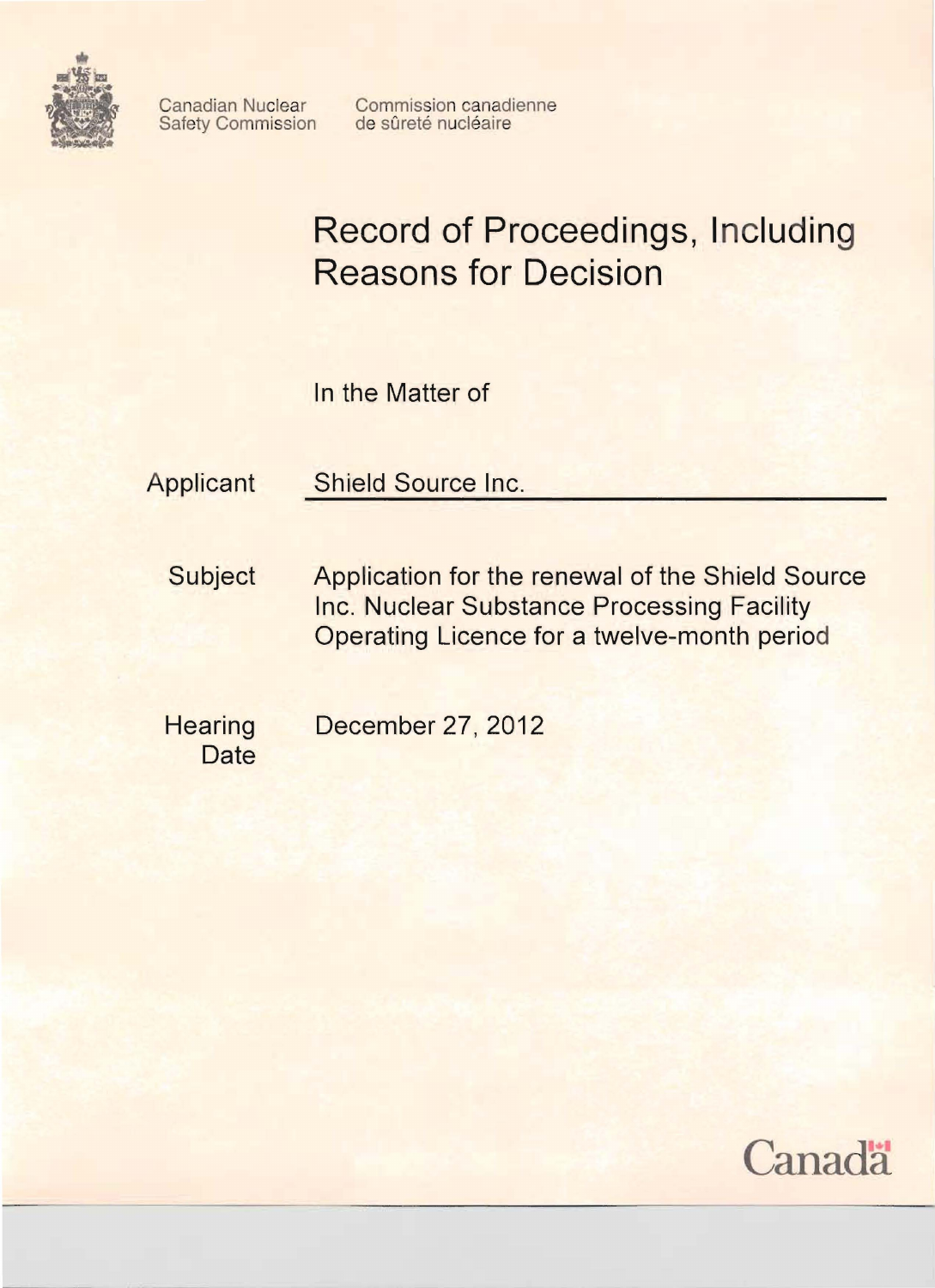# **RECORD OF PROCEEDINGS**

| Applicant:                                | Shield Source Inc.                                                                                                                                 |
|-------------------------------------------|----------------------------------------------------------------------------------------------------------------------------------------------------|
| Address/Location:                         | 925 Airport Road, RR# 5, Peterborough, Ontario K9J 6X6                                                                                             |
| Purpose:                                  | Application for the renewal of the Shield Source Inc. Nuclear<br>Substance and Processing Facility Operating Licence for a twelve-<br>month period |
| Application received:                     | November 22, 2011, December 5, 2011 and November 6, 2012                                                                                           |
| Date of hearing:                          | December 27, 2012                                                                                                                                  |
| Location:                                 | Canadian Nuclear Safety Commission (CNSC) 280 Slater St.,<br>Ottawa, Ontario                                                                       |
| Members present:                          | M. Binder, Chair                                                                                                                                   |
| Secretary:<br><b>Recording Secretary:</b> | M. Leblanc<br>T. Johnston                                                                                                                          |

 **Licence:** Renewed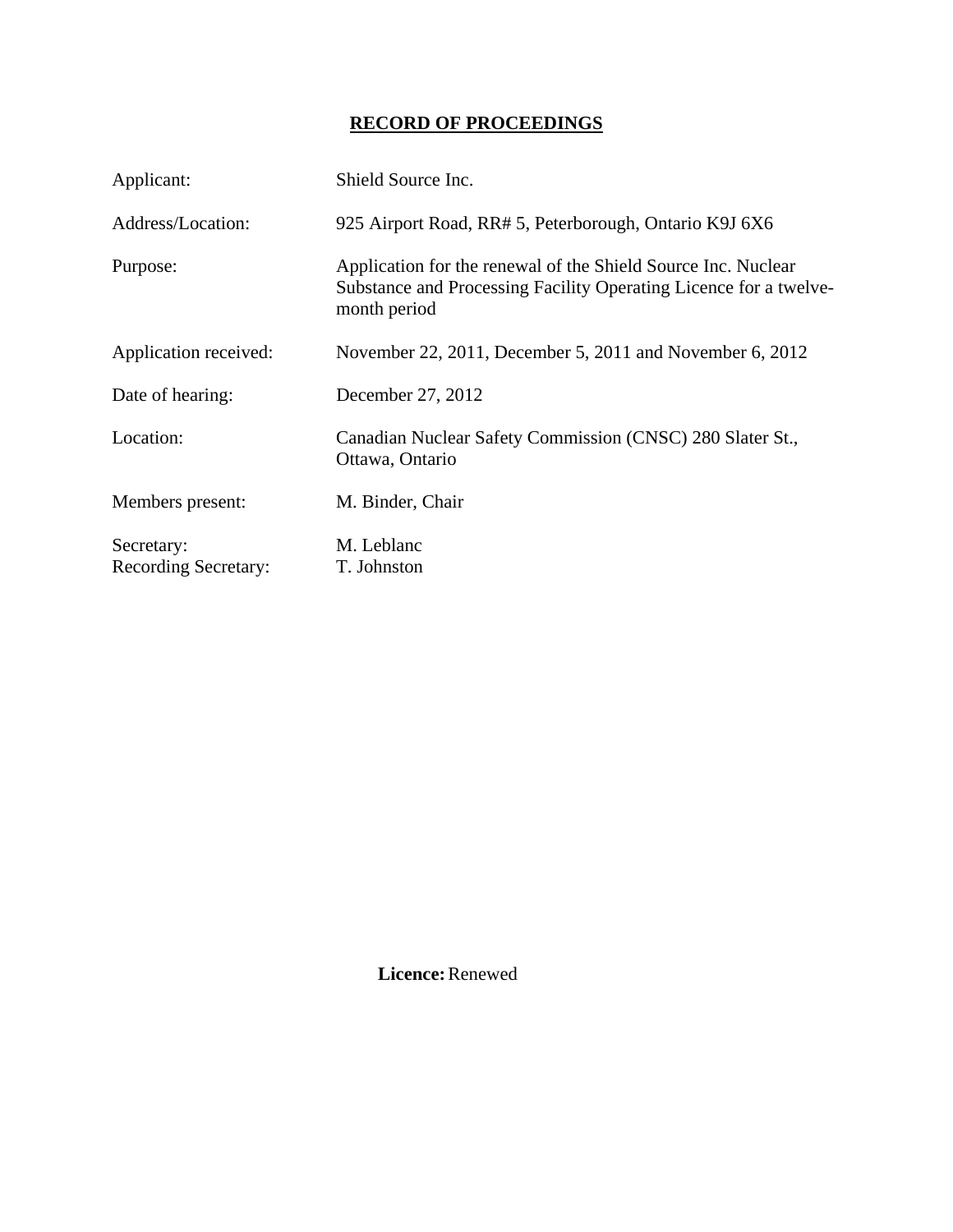# **Table of Contents**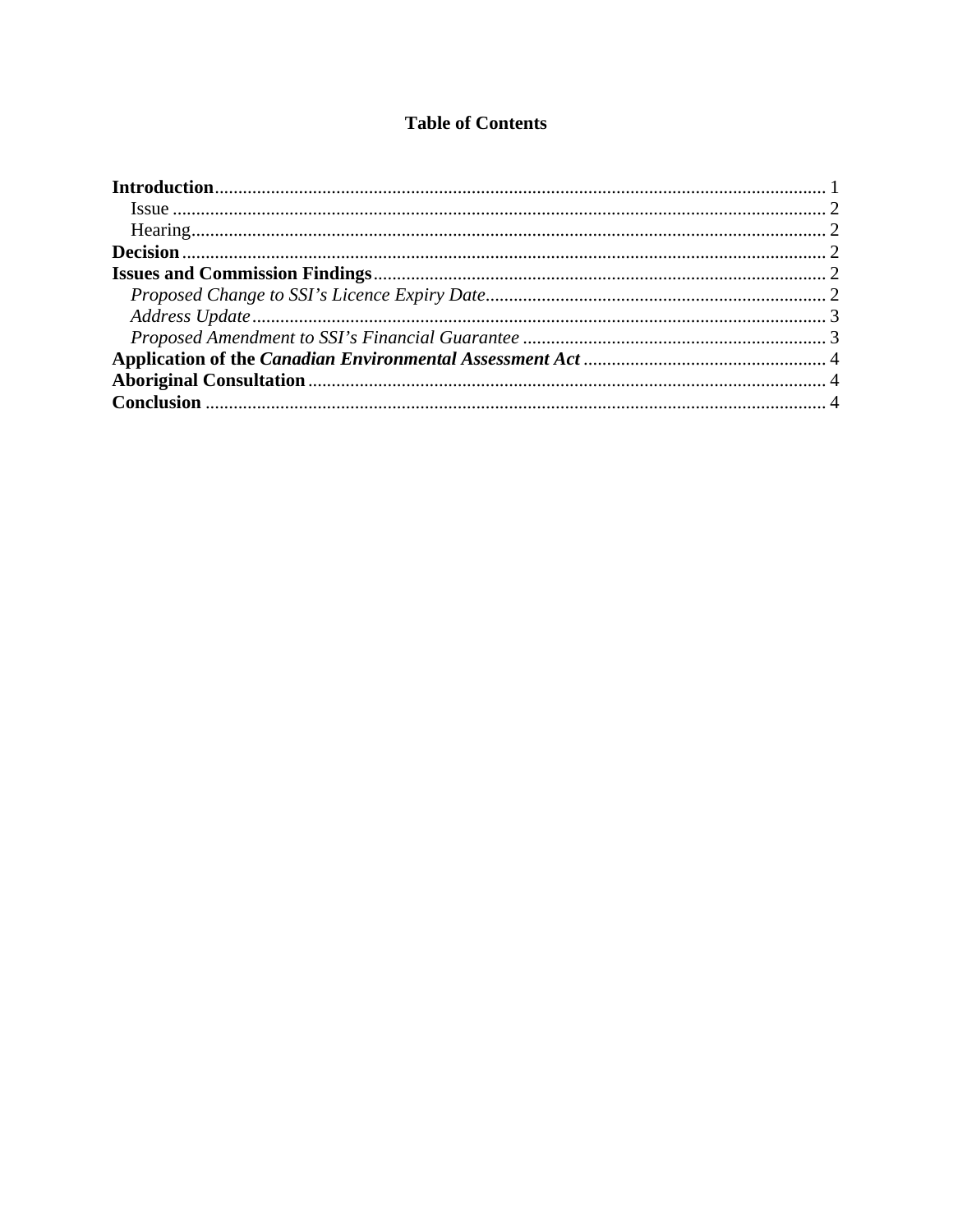#### **Introduction**

- 1. Shield Source Inc. (SSI) has applied to the Canadian Nuclear Safety Commission<sup>1</sup> (CNSC) for a one-year renewal of its Nuclear Substance Processing Facility Operating Licence (NSPFOL) for its facility located in Peterborough, Ontario. The current licence, NSPFOL-12.01/2012, expires on December 31, 2012. SSI has requested a 12 month licence extension to allow them to complete the update and creation of programs and processes prior to their application for licence renewal without process restrictions.
- 2. SSI has also requested that the address on their current licence be amended to 925- 211C Airport Rd., Cavan Monaghan, Ontario K9J 0E7 to reflect changes imposed by Canada Post.
- 3. SSI has also submitted a revised financial guarantee to reflect an increase in the total cost from the current approved cost estimate of \$365,798.80 to \$845,217 in the form of an escrow agreement and financial and security access agreement.
- 4. Under normal conditions, SSI operates a class IB nuclear substance processing facility (NSPF) that processes tritium gas for the production of gas tritium light sources (GTLS) and manufacturing of radiation devices containing GTLSs. In March 2012, SSI suspended its tritium gas filling operations at the facility to investigate a potential error in the computer software used to calculate the data for total tritium released to air from its stack. In April 2012, a third party investigation revealed that SSI had been underreporting their tritium emissions. SSI had exceeded the licence limit for total tritium released to air for both 2010 and 2011. CNSC staff reported, however, that the health and safety of the public and the environment were not compromised.
- 5. On May 2, 2012, the Commission pursuant to section 25 of the *Nuclear Safety and*  Control Act<sup>2</sup>, amended the Nuclear Substance Processing Facility Operating Licence, NSPFOL-12.00/2012, issued to Shield Source Inc. The amended licence, NSPFOL-12.01/2012, is valid until December 31, 2012. A condition was added to the licence at that time, which prevented SSI from processing tritium gas for the purpose of producing gaseous tritium light sources. The renewal of the licence until December 31, 2013 would be under the same condition preventing SSI from processing tritium gas.
- 6. CNSC staff recommended that SSI should not be allowed to process tritium until the causes for the exceedances were understood and corrected. CNSC staff concluded that SSI would meet the requirements of section 24(4) of the *Nuclear Safety and Control Act*<sup>3</sup> (NSCA), only when not processing tritium. CNSC staff also concludes that not possessing a licence to posses and manage and operate the facility could pose a risk to the public and the environment since the facility still contains nuclear substances, and therefore SSI requires a licence issued by the Commission even when not processing tritium.

<u>.</u>

<sup>&</sup>lt;sup>1</sup> The *Canadian Nuclear Safety Commission* is referred to as the "CNSC" when referring to the organization and its staff in general, and as the "Commission" when referring to the tribunal component.

 $2$  S.C. 1997, c.9

 $3$  Statutes of Canada (S.C.) 1997, chapter (c.) 9.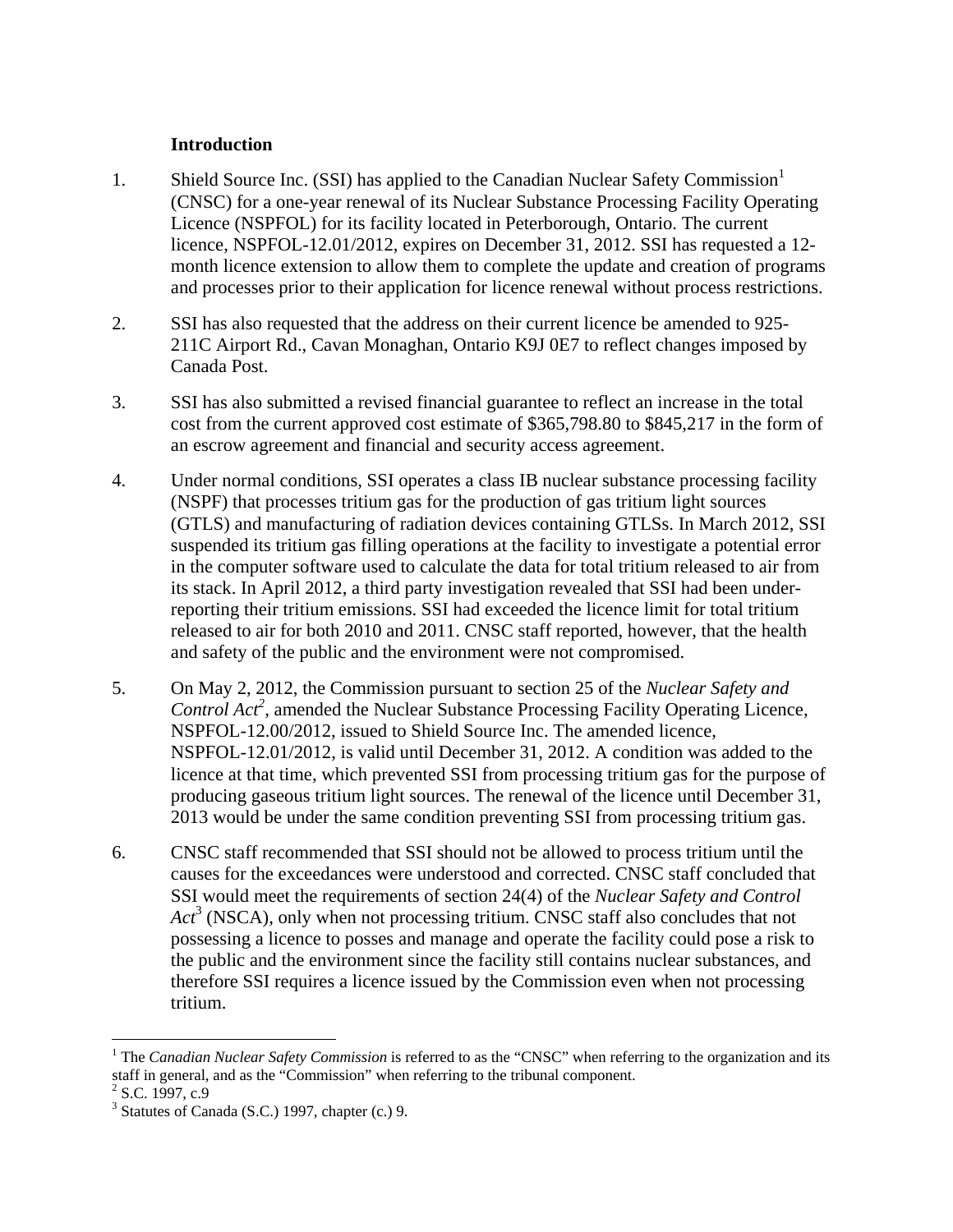Issue

7. Pursuant to subsection 25 of the NSCA, the Commission may, on its own motion, renew, suspend in whole or in part, amend, revoke or replace a licence under the prescribed conditions. The conditions under which it may do so are outlined in subsection 8(2) of the *General Nuclear Safety and Control Regulations*<sup>4</sup>.

#### **Hearing**

8. Pursuant to section 22 of the NSCA, the President of the Commission established a Panel of the Commission to review the application. The Commission, in making its decision, considered information presented for a hearing held on December 28, 2012 in Ottawa, Ontario. During the hearing, the Commission considered written submissions from CNSC staff (CMD 12-H125) and SSI (CMD 12-H125.1).

#### **Decision**

9. Based on its consideration of the matter, as described in more detail in the following sections of this *Record of Proceedings*,

> the Commission, pursuant to section 25 of the *Nuclear Safety and Control Act*, renews the Nuclear Substance Processing Facility Operating Licence, NSPFOL-12.01/2012, issued to Shield Source Inc. for its facility located in Peterborough, Ontario. The renewed licence, NSPFOL-12.00/2013, is valid until December 31, 2013. SSI is prevented from processing tritium gas for the purpose of producing gaseous tritium light sources without prior approval of the Commission.

10. The Commission includes in the licence the conditions as recommended by CNSC staff in CMD 12-H125.

#### **Issues and Commission Findings**

*Proposed Change to SSI's Licence Expiry Date*

11. SSI's current operating licence authorizes SSI to operate a nuclear substance processing facility and to possess, transfer, use, manage and store tritium. The licence includes licence condition 2.1, which states that the licensee shall not process tritium gas for the purpose of producing gaseous tritium light sources without the prior approval of the Commission.

 $\overline{a}$ 

<sup>&</sup>lt;sup>4</sup> Statutory Orders and Regulations (SOR)/2000-202.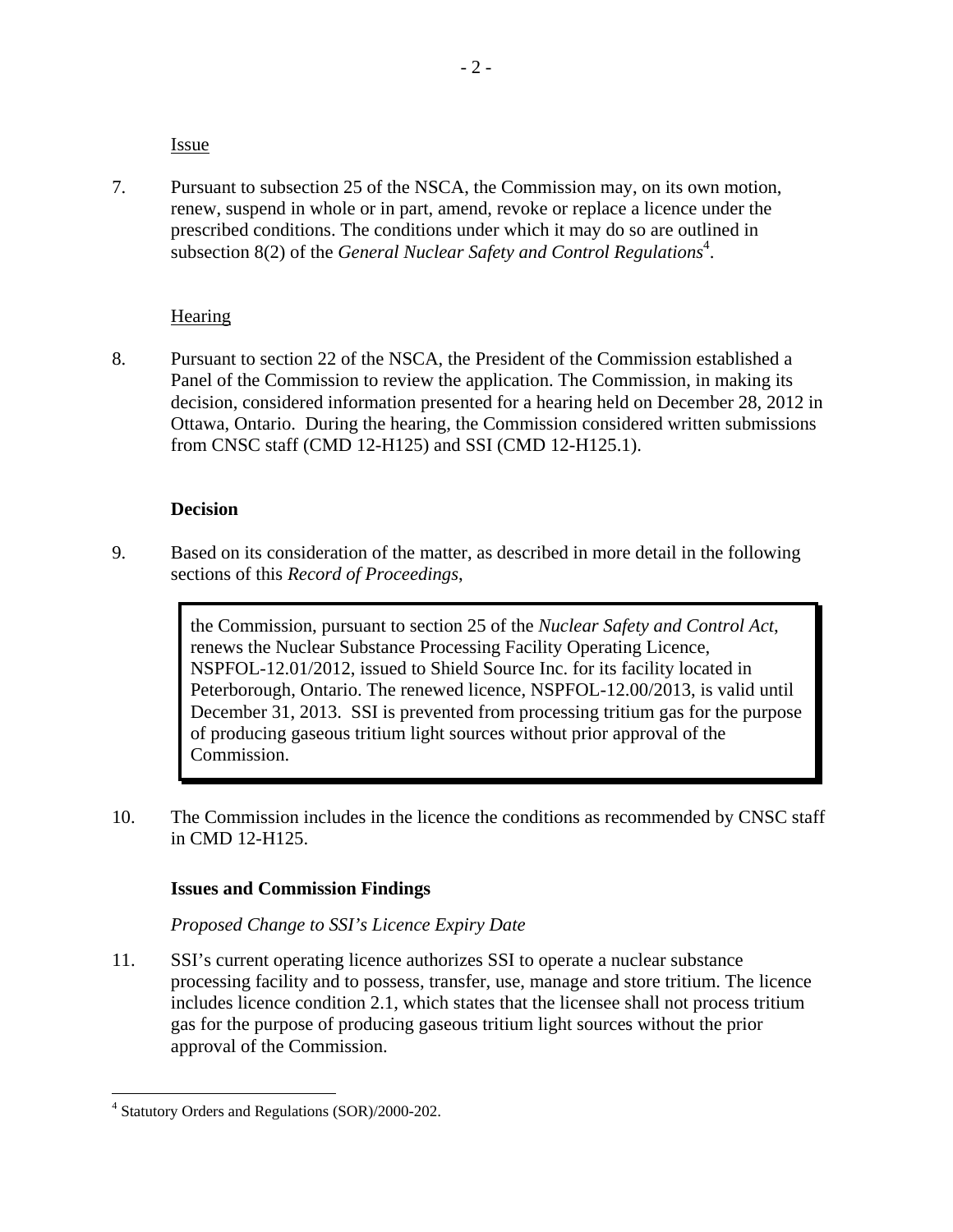- 12. The extension of SSI's licence period by one year will allow them to complete the update and creation of programs and processes, in order to apply for a licence renewal without process restrictions.
- 13. CNSC staff determined that a one-year licence extension with a continued restriction on tritium gas processing would not impact the environment or the health, safety and security of workers based on information from compliance inspections at SSI since May 2012.
- 14. CNSC staff would request SSI to determine the various licence renewal options available depending upon whether the revisions and implementation of their programs are complete. CNSC staff would request that SSI submit its conclusions far enough in advance of the licence expiry date and to indicate when it would submit an application for the chosen option.
- 15. SSI submitted its final third-party root cause analysis report for the March 2012 event as requested by CNSC staff following the discovery of the tritium emissions exceedances error. CNSC staff reviewed the report and is satisfied with its content. SSI intends to provide CNSC staff with the corrective action plan and additional information regarding the root cause analysis report by January 31, 2013.<sup>5</sup>

# *Address Update*

16. As indicated by Canada Post, SSI's location would no longer be valid as of November 19, 2012. SSI requested to have the address updated in the licence. CNSC staff recommended that SSI's address in the licence be updated to 925-211C Airport Road, Cavan Monaghan, Ontario K9J 0E7 to reflect this administrative change.

# *Proposed Amendment to SSI's Financial Guarantee*

- 17. Following SSI's Operating Licence renewal in 2007, the Commission approved the financial guarantee in the form of an escrow agreement in the amount of \$365,798.80 and a financial security access agreement. As of September 2012, the current balance of the escrow account is \$572,677. CNSC staff reported that the proposed financial guarantee met the requirements as outlined in CNSC Regulatory Guide G-206 $\mathrm{^{6}}$ .
- 18. CNSC staff reported that the revised decommissioning plans submitted in November 2011 were acceptable. SSI reported that the cost estimate for decommissioning increased from \$365,798.80 to \$845, 217. CNSC staff determined that the cost increase was reasonable as the increase in the cost estimate was primarily due to projected administrative costs and the inclusion of CNSC fee estimates related to decommissioning.

<sup>&</sup>lt;sup>5</sup> CNSC staff confirmed that the corrective action plan has been received in December 2012.

CNSC Regulatory Guide G-206, *Financial Guarantees for the Decommissioning of Licensed Activities*, June 2000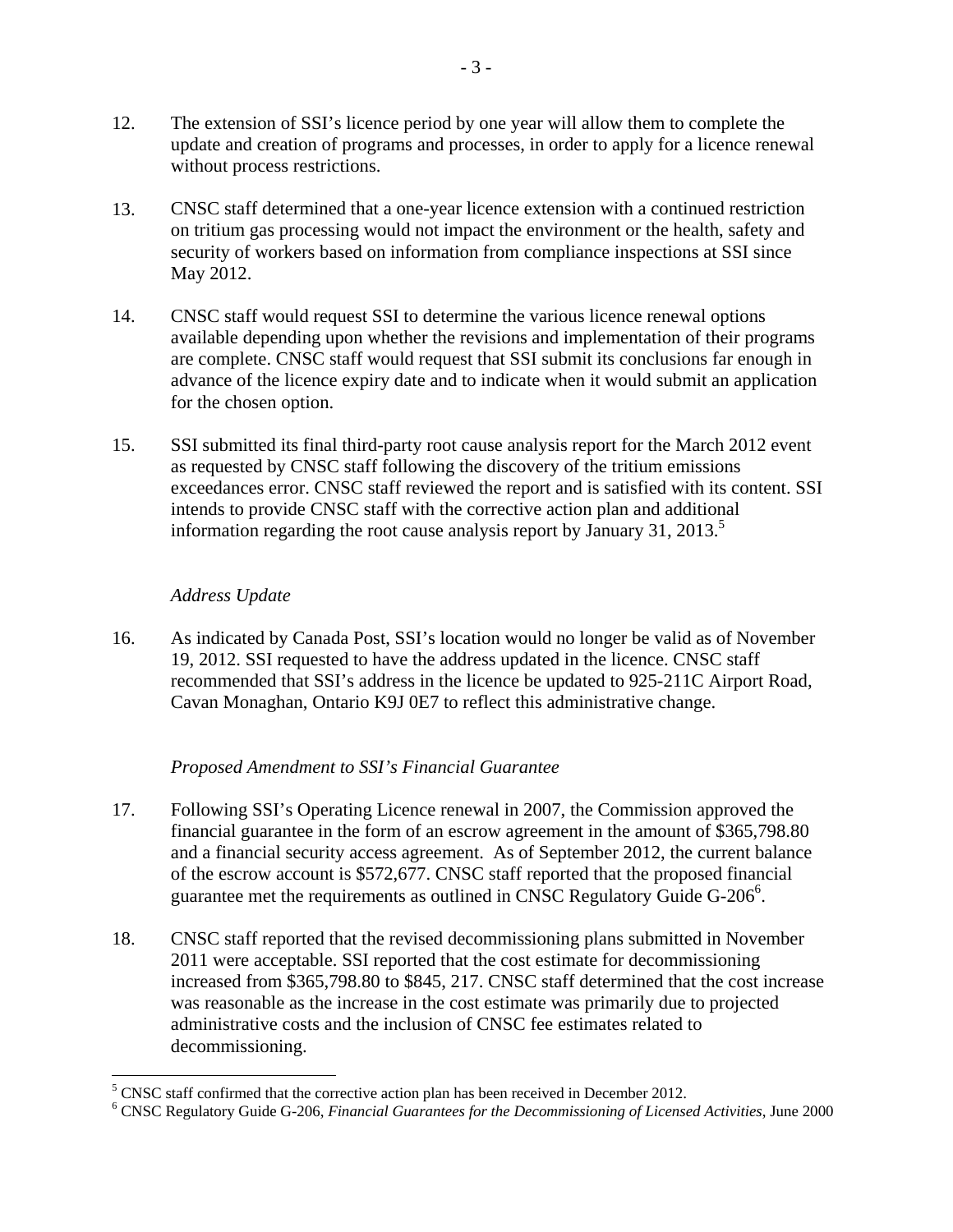- 19. CNSC staff stated that SSI is committed to continue with the current payment schedule of \$4000 monthly and an additional \$5000 quarterly to the decommissioning fund to ensure complete funding for the decommissioning of the facility by December 2017.
- 20. CNSC staff is satisfied that SSI's cost estimate for the future decommissioning is sufficient to decommission its facility. CNSC staff recommended that the Commission approve SSI's revised financial guarantee in the form of an escrow agreement for \$845, 217 and a financial security and access agreement.

#### **Application of the** *Canadian Environmental Assessment Act*

- 21. Before making a licensing decision, the Commission must be satisfied that all applicable requirements of the *Canadian Environmental Assessment Act, 2012*<sup>7</sup> (CEAA 2012) have been fulfilled.
- 22. CNSC staff reported that it had completed an Environmental Assessment (EA) determination under the CEAA 2012. CNSC staff stated that the proposed licence renewal with changes is not classified as a "designated project" pursuant to the *Regulations Designating Physical Activities* made under paragraph 84(*a*) of the CEAA 2012. Therefore, the CNSC is not considered a responsible authority pursuant to paragraph 15(*a*) of the CEAA 2012 and no federal EA is required.

# **Aboriginal Consultation**

23. CNSC staff determined that the activities to be conducted under this decision will not cause an adverse impact on potential or established Aboriginal or treaty rights.

# **Conclusion**

- 24. The Commission has considered the information and submissions from SSI and CNSC staff and is satisfied that the renewal of the licence for a one-year period, under the same terms and conditions preventing the processing of tritium gas for the purpose of producing gaseous tritium light sources without the prior approval of the Commission, is appropriate.
- 25. The Commission concurs with CNSC staff's proposed short-term licence renewal. The Commission considers that SSI meets the requirements of section 24(4) of the NSCA when not processing tritium. The Commission notes that it would consider an application for an operating licence in the context of a public hearing once SSI has completed its investigations to the satisfaction of CNSC staff and when SSI is proposing to resume its tritium gas processing operations.

<u>.</u>

 $<sup>7</sup>$  S.C. 2012, c. 19, s.52</sup>